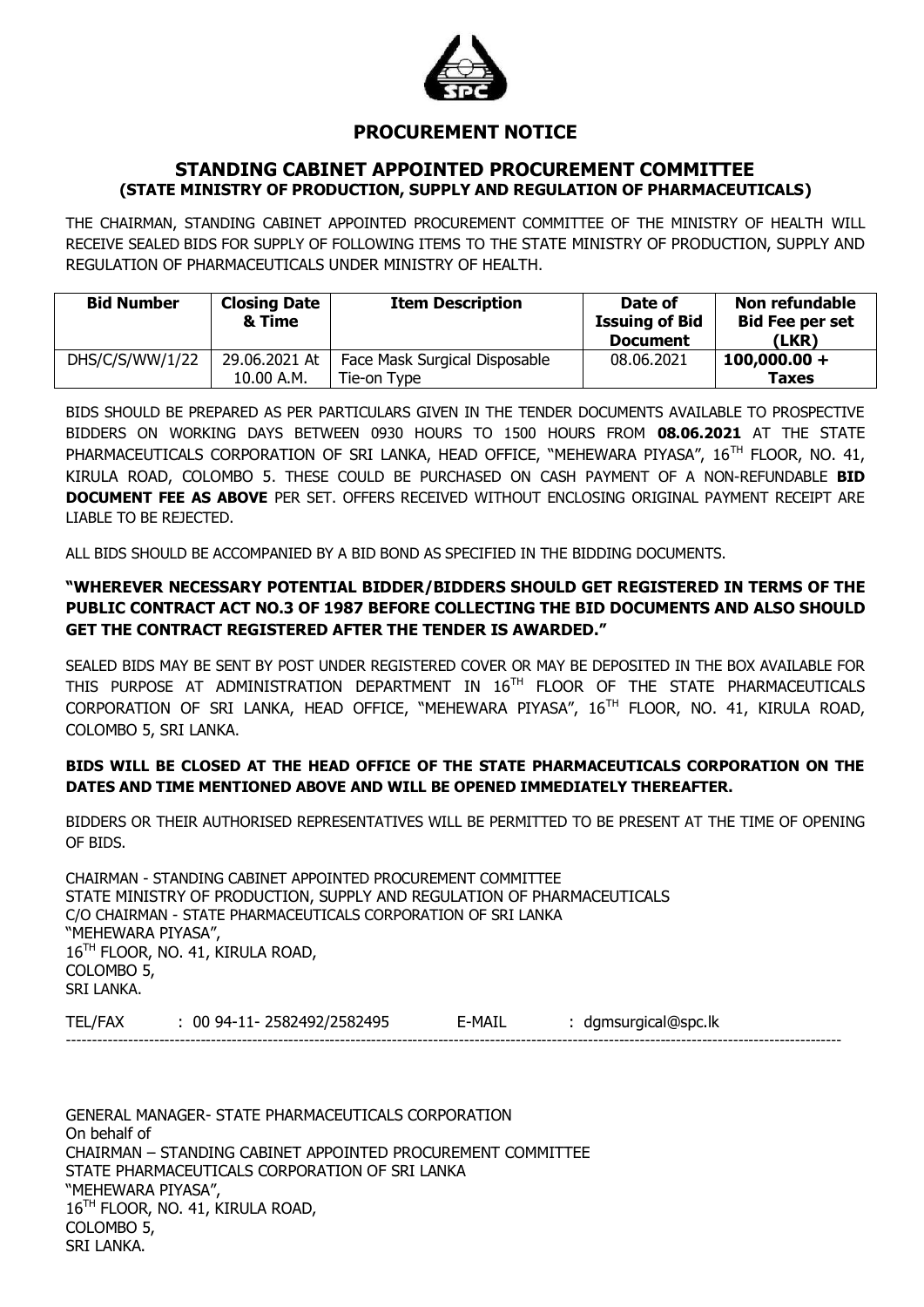#### **BID NO. : DHS/C/S/WW/1 /22 DATE OF ISSUE : 08TH JUNE 2021 CLOSING DATE & TIME : 29TH JUNE 2021 AT 10.00 HOURS SRI LANKA TIME**

#### **ORDER LIST NUMBER: 2022/SPC/N/R/S/00008**

| <b>ITEM</b>               | <b>SR NO</b> | <b>ITEM</b>                                                                                                                                                                                                                                                                                                                                                                                                                                                                                                                                                                                                                                                                                                                                                                                                                           | <b>QUANTITY</b>    | <b>DELIVERY</b>                                              |
|---------------------------|--------------|---------------------------------------------------------------------------------------------------------------------------------------------------------------------------------------------------------------------------------------------------------------------------------------------------------------------------------------------------------------------------------------------------------------------------------------------------------------------------------------------------------------------------------------------------------------------------------------------------------------------------------------------------------------------------------------------------------------------------------------------------------------------------------------------------------------------------------------|--------------------|--------------------------------------------------------------|
| <b>NO</b><br>$\mathbf{1}$ | 14800401     | Face Mask surgical disposable tie-on type<br><b>Surgical Face Mask;</b><br>1. Latex Free<br>2. Hypoallergenic<br>3. Fiberglass free<br>4. Fluid Resistant<br>5. Aluminium nose piece<br>6. Three Ply construction<br>7. 3 plates of folds<br>8. >99% Bacterial Filtration Efficiency (BFE) at<br>5 micron capacity<br>9. > 95% Bacterial Filtration Efficiency (BFE) at<br>3 micron capacity<br>10. Polypropylene for inner and outer facings of<br>mask.<br>11. Total length: approximately 175mm<br>12. Width: approximately 90mm<br>13. Tie $-$ on type<br>14. Colour- preferably one side coloured eg: blue<br>15. Usage -single use (disposable)<br>16. Expiry -more than three years<br>17. Features required in specification should<br>comply with those specified in International<br>Standards such as ASTM 2100-19 or BSEN | 89,000,000<br>Nos. | 44,500,000 Nos.-<br>Jan/2022<br>44,500,000 Nos.-<br>Jun/2022 |
|                           |              | 14683:2019 for type IIR mask or an<br>equivalent standard proven with valid<br>documentary evidence.<br>Note:<br>(A sample should be submitted with the quotation)                                                                                                                                                                                                                                                                                                                                                                                                                                                                                                                                                                                                                                                                    |                    |                                                              |

**Packing: 25-100 masks packed in one cardboard box**

**Five Boxes (05 Boxes) of Face Mask surgical disposable tie- on type with Catalogue/Literature should be submitted for tender evaluation.**

**Bid Bond value Rs. 9,790,000.00**

**Valid up to 24.01.2022 has to be submitted with the bid.**

**The bid should be valid till 25.12.2021**

**N.B.**

**If Local Agent Commission to be paid the percentage should be clearly indicate in annex 1B.**

**Non Refundable Bid fee –Rs. 100,000/= + taxes**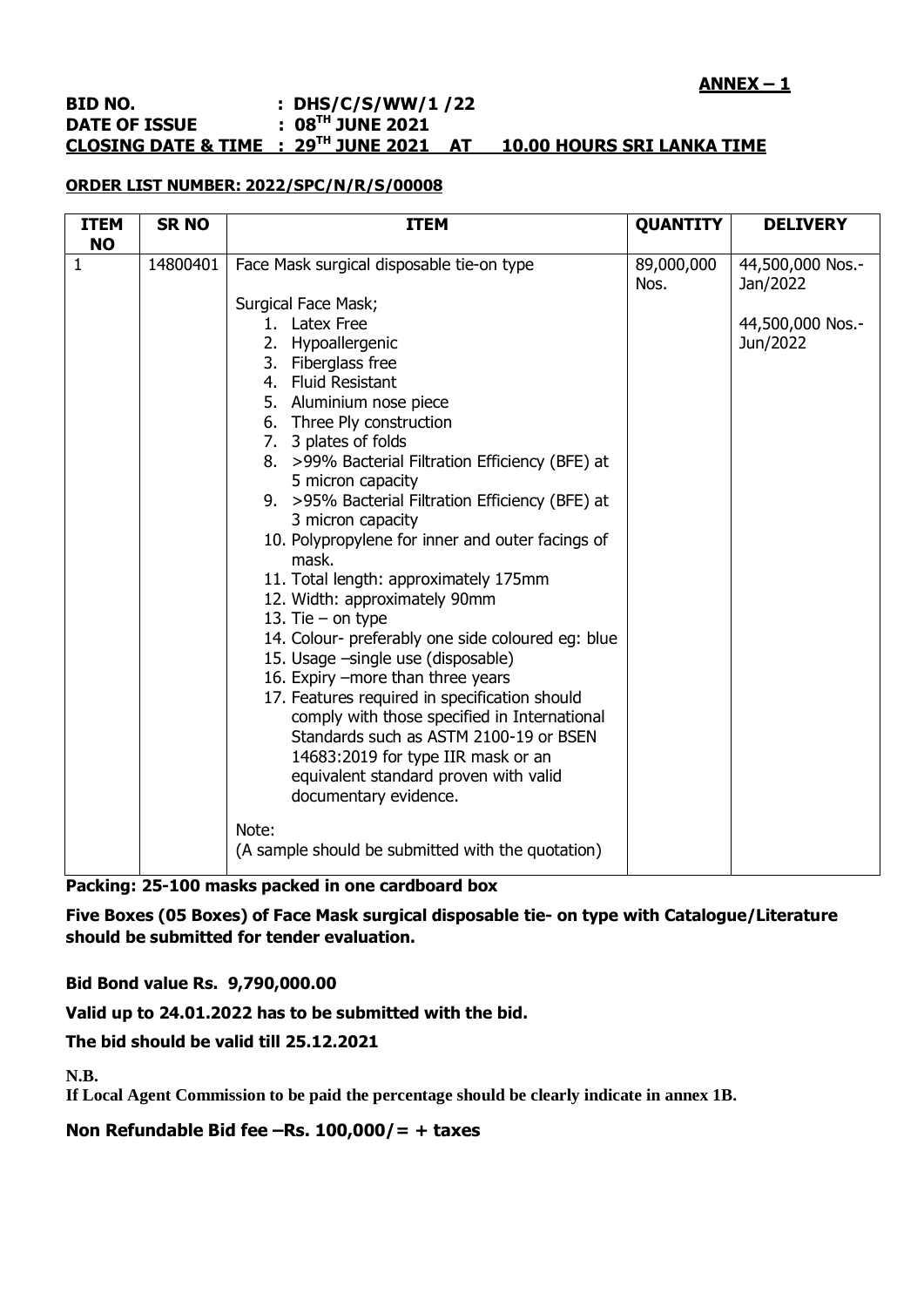# CONDITIONS OF SUPPLY

## Product & Consignments

- **1.** The consignments supplied in respect of an order concerned, shall exactly match with the reference sample submitted and the product information (item descriptions, shelf life/warranty where applicable, manufacturer's name, country of manufacture, country of origin, etc.) provided in the bid document by the supplier, which has been accepted by the procurement committee, and included in the Indent / Purchase Order (PO), issued by SPC.
- **2.** All items shall be supplied, sourcing from the manufacturer and country of manufacturer, stated in the Purchase Order (PO)/Indent of SPC and wherever applicable shall have a valid product registration from NMRA.
- **3.** Maintaining the validity of the product registration during the period of supply(delivery schedule), obtaining import license / manufacture licensing at NMRA, is a pre-requisite for the supply of surgical and relevant laboratory items. Hence all suppliers shall produce relevant valid registration certificates/licenses, when requested by MSD/SPC.

When the validity of the product/manufacturing licenses and registrations of NMRA (eg; manufacturing license, product registration and GMP certificates), of local manufacturers / local suppliers, lapses during the year or during the period of supply (delivery schedule), it shall be extended / renewed by the supplier. A certified copies of afore mentioned valid certificates shall be submitted to MSD by the supplier when deliveries are made.

- **4.** The number of batches per consignment shall be minimal. Batch quantity shall be an equal multiple of the quantity of the consignment and the proportionate size of the batch quantity shall be not less than 15% of the quantity in the consignment.
- **5.** The specifications of the product offered in the bid, by the supplier shall match with the tender specifications for the item and any form of alternate offers will not be entertained unless otherwise mentioned in this document.

## **Shelf life & Warrantees**

**6.** Freshly manufactured stocks of the product shall be supplied; thereby the residual Shelf Life (shelf life remaining at the time of delivery of goods in Sri Lanka/MSD stores in case of local supplies) of the product, shall be 85% of the shelf life requested(specified in order/Indent/PO).

In respect of the items with requested shelf life equal or more than 36 months, any deficit between the residual shelf life and requested shelf life, shall not be more than 04 months.

# **Standards & Quality**

- **7.** Standards; In addition to Pharmacopoeia Standards that are indicated in the item specifications, other Pharmacopoeia Standards that are registered at National Medicines Regulatory Authority in Sri Lanka are also acceptable.
- **8.** Any product deficient of its sub components/ accessories, not at the specified quality standards or all its components not unitized appropriately in packaging (as a set), shall be rejected.
- **9.** Withdrawal from use of items due to quality failure found as manufacturer's/Supplier's fault:
	- (a). In case of batch withdrawal, **value of entire batch quantity supplied** shall be recovered from the supplier.
	- (b).In case of product withdrawal, **value of entire product quantity** supplied shall be recovered from the supplier.
	- (c). In the event of either a) or b) above, supplier shall be charged the total **cost involved for MSD, of the quality failed supplies** with 25% administrative charge of the same**.**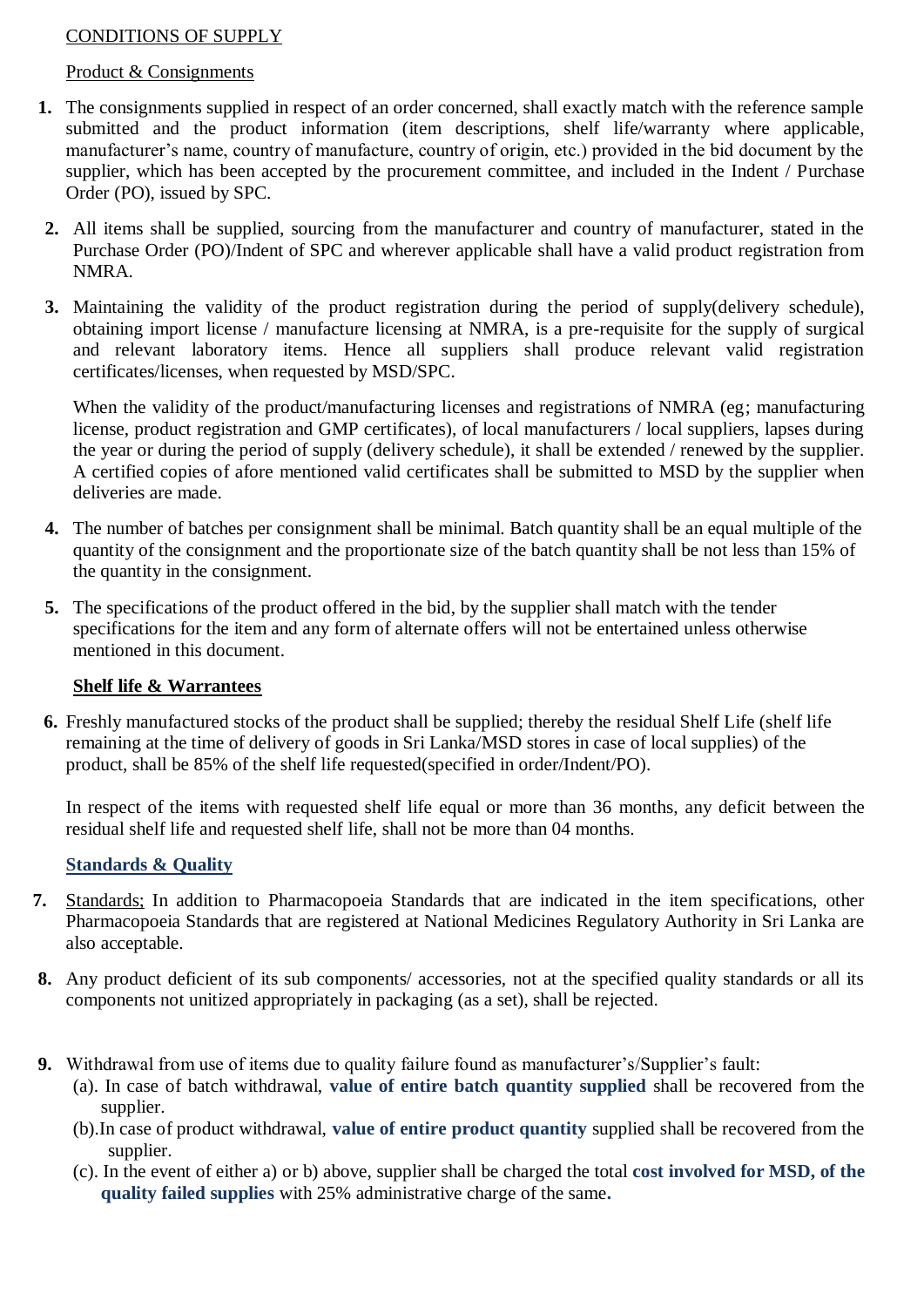**10.** The storage conditions and the packing requirements of the product shall conform to the information given by the manufacturer and accepted by NMRA for the product registration.

The bidder must provide with the bid, a declaration to certify the NMRA accepted product details such as; storage conditions, pack details/contents/sizes and standard batch quantity/size of the product.

- **11.** Immediately after delivery at MSD, the consignments shall be subjected to testing appropriately drawn, one random batch sample (Post-delivery sample) of the consignment at a government/semigovernment/accredited laboratory. If the sample is found to be substandard, random batch samples will be tested from all the batches/lots in the consignment, and entire expenses on such tests, like value of samples, transport, sampling & testing charges, etc, will be recovered from the supplier.
- **12.** Consignments supplied to MSD violating the storage conditions indicated on product labels and/or product information leaflet (as accepted for product registration at NMRA), shall be considered as quality affected consignments and quality assurance of such consignments shall be carried out by post-delivery testing at government / semi government laboratory in Sri Lanka or at an accredited laboratory (foreign/local). All the expenses on such an event, including storage cost shall be borne by the supplier. If found to be quality affected the consignment will be treated as quality failed (as clause No.09).

## **Pack size, Labeling & Packaging**

- **13.** Offers for pack sizes at a lower level(smaller quantity per pack) than the pack size specified in the item description/specification and MSD order List, are also acceptable, but higher level (larger quantity per pack) pack sizes will not be entertained unless otherwise offered with the original bid and accepted by the procurement committee, with the concurrence of MSD.
- **14.** Each; innermost pack, shall bear the item Description, SR No, Batch No/Lot no., Reference/Catalogue no.(not for pharmaceuticals), Date of Manufacture, Date of Expiry and "STATE LOGO" of Government of Sri Lanka.

It is essential to include and exactly match the dates of Expiry & date of Manufacture (in any form as "Year & Month" or "No Exp."), in the innermost pack and supplier's invoice.

**15.** Description of the Item, SR No, Date of Manufacture, Date of Expiry, Batch No, Name and address of manufacturer and "STATE LOGO" of Sri Lanka Government shall be clearly marked on the outer covering of the individual/innermost pack containing the minimum unit of measure.

The format of Date of Manufacture / Date of Expiry should be declared in the offer and shall consist at least the YEAR & MONTH.

- **16.** All outer most cartons (shipping packages) shall bear the MSD Purchase Order No, SPC Indent No., SR No, Batch No, and Date of Expiry in size 1.5cm letters / figures in prominently visible manner. This may be printed, stenciled or label properly affixed.
- **17.** Batch Number of the product shall be separately Barcoded (in Code 128 or 2D formats) and Barcode shall be printed on the labels at all levels of packing as described below, conforming to the industry standards in Barcode printing and pasting. Format shall be according to Code 128 or 2D standards. Maximum barcode size shall be 5.0cm (length) x 2.5cm (width).
- **18.** In case of receiving goods under inappropriate packaging conditions(not in good order), was to be sorted out by MSD to select the items in good order by 100% checking/handling of the consignment, all expenses incurred to MSD in such an event (including demurrage charges, cold stores charges, labor charges etc. or any other charges incurred until goods are ready for acceptance), have to be paid to MSD by the local supplier, before attending to checking the consignment 100%, by MSD.

In respect of SPC imported supplies, if the local agent does not follow suit as above, such extra expenses incurred to MSD shall be recovered from the supplier by SPC and refund to MSD.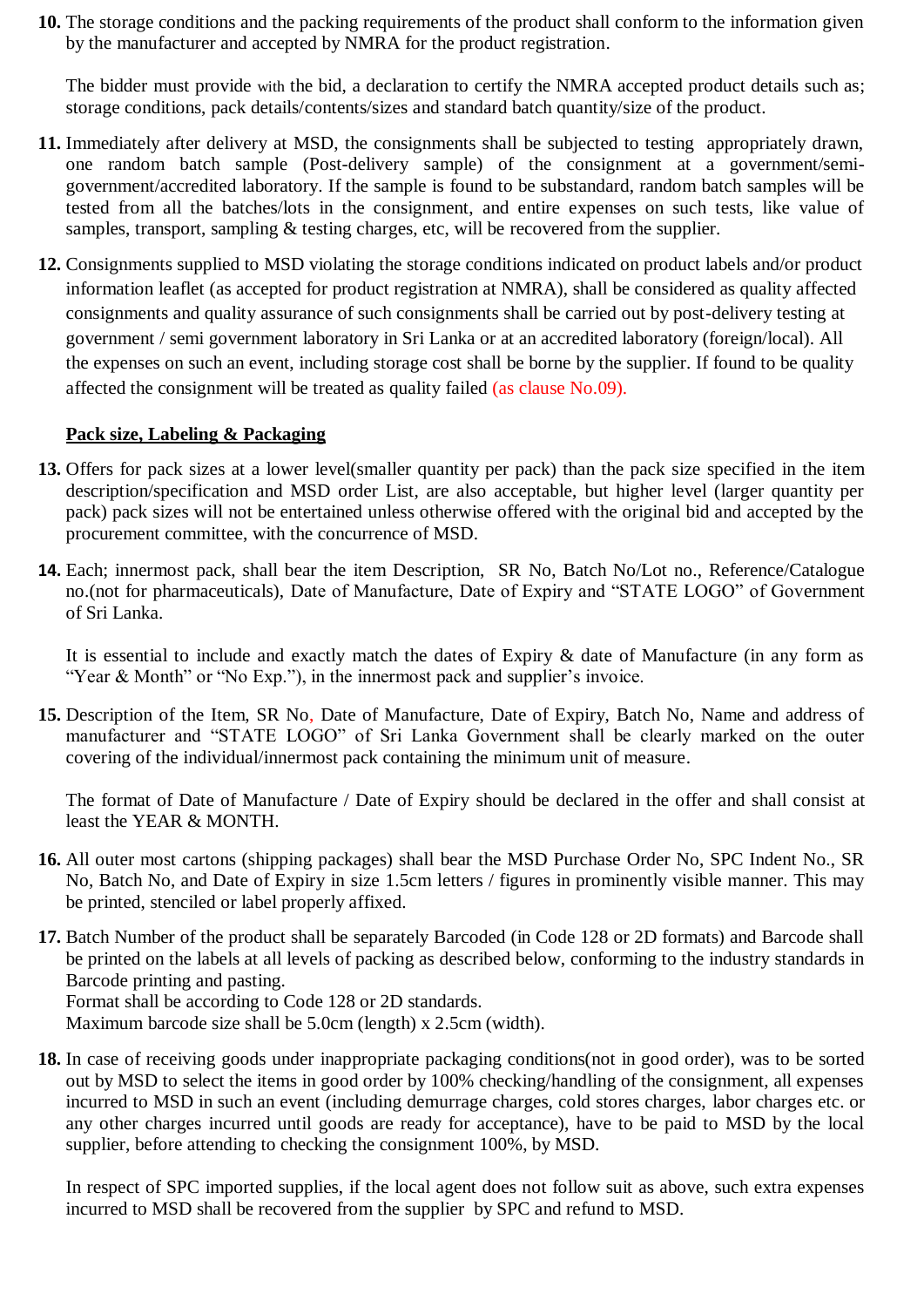## **Storage Conditions & Temperature**

**19.** If the storage temperature & conditions are not specified in the item specification, NMRA accepted product storage conditions, shall conform to Sri Lankan ambient storage conditions in the ranges of  $30^{\circ}$ c  $+/- 2$ <sup>0</sup>c temperature and 75%  $+/-5$ % relative humidity. The product storage conditions shall be clearly indicated at all levels of labels/packages/boxes.

## **Delivery Requirements**

**20.** All items shall be supplied as per the latest/final delivery schedule, communicated to the supplier, as an amended Indent/PO delivery schedule (if not amended, original schedule in the Indent/PO will apply) mutually agreed between MSD& SPC, at the time of establishing the payment terms (L/C, DP, TT, etc). Any deviation from this agreed delivery schedule shall be treated as a defaulted delivery.

Contravening the above directions, if the delivery schedule is violated by the supplier for no fault of MSD/SPC/MOH and in the event MSD decides to accept any such consignment in full or part thereof, that is delivered after the due delivery date, Condition No. 22 on delayed deliveries, shall be applied.

- **21.** All consignments shall be delivered at Medical Supplies Division or an alternate receiving point as directed. However sending consignments **to reach Sri Lanka from 15th December to 10th January** shall be avoided, unless otherwise prior approval has been granted by MSD for such deliveries.
- **22.** Defaulted consignments with respect to delivery schedule shall only be considered for acceptance, subject to a penalty imposed for the delay due to suppliers fault, allowing a grace period up to two weeks. Consignments delivered after that grace period shall be considered for acceptance subject to a penalty to the supplier as described below ;

(a). A penalty of 0.5% per day of the consignment value, calculated commencing from the 15th day up to 60th day delay from the due delivery date, as per the indent/PO or its' latest amended delivery schedules.

(b). When the delay exceeds 60days purchase order will be considered as automatically cancelled, on defaulted performance. In such a situation, MSD reserve the right to recover liquidated damages or to revoke the cancellation (eg. if payments have been released prior to such a cancellation), and accept the consignment subject to a 25% admin charge.

**23.** (i). If any local purchases were to be made by MSD/SPC to ensure continuity of supply (due to noncompliance of Indent/PO/its' amended; delivery schedule); in the ensuing period inclusive of the grace period for delivery from due delivery date, extra expenditure incurred on such local purchases, over the landed cost of relevant SPC main order, shall be recovered from the supplier.

(ii). If a delivery defaulted (violating delivery schedule in the indent/PO) SPC supplier/his local agent, who participate in an urgent local purchase tender of SPC or MSD for the same item, quoting the same product or any similar product, is bound to supply the local purchase order at the landed cost of the defaulted SPC main order. In violations of the same, the cost difference will be set off from the payments to the supplier of the corresponding SPC main order.

**24.** In respect of local manufacturers/ local suppliers, all deliveries shall be made only on week days excluding public holidays, also allowing adequate time to enable the completion of the receiving process at MSD stores before 3.30 p.m. In the event of failure to meet this deadline due to supplier's fault (eg. In delivery; time, product, document, etc.) goods shall be accepted on the following working day, such date shall be counted for working out penalties as per No. 22 (regarding defaulted consignment) of the conditions of supply.

As an alternative, supplier can request MSD to take over the consignment on the same day, subject to settling all other expenses (i.e. staff OT, forklift charge, etc.) of MSD, by the supplier.

**25.** The extension of L/C's overstepping delivery schedules in the Indent/PO/its' amendments, shall not in any way affect the recovery of late delivery charges, as per Condition No. 22 (regarding defaulted consignments) and any other direct or indirect additional costs/liquidated damages, relating/consequent to extension of L/C.